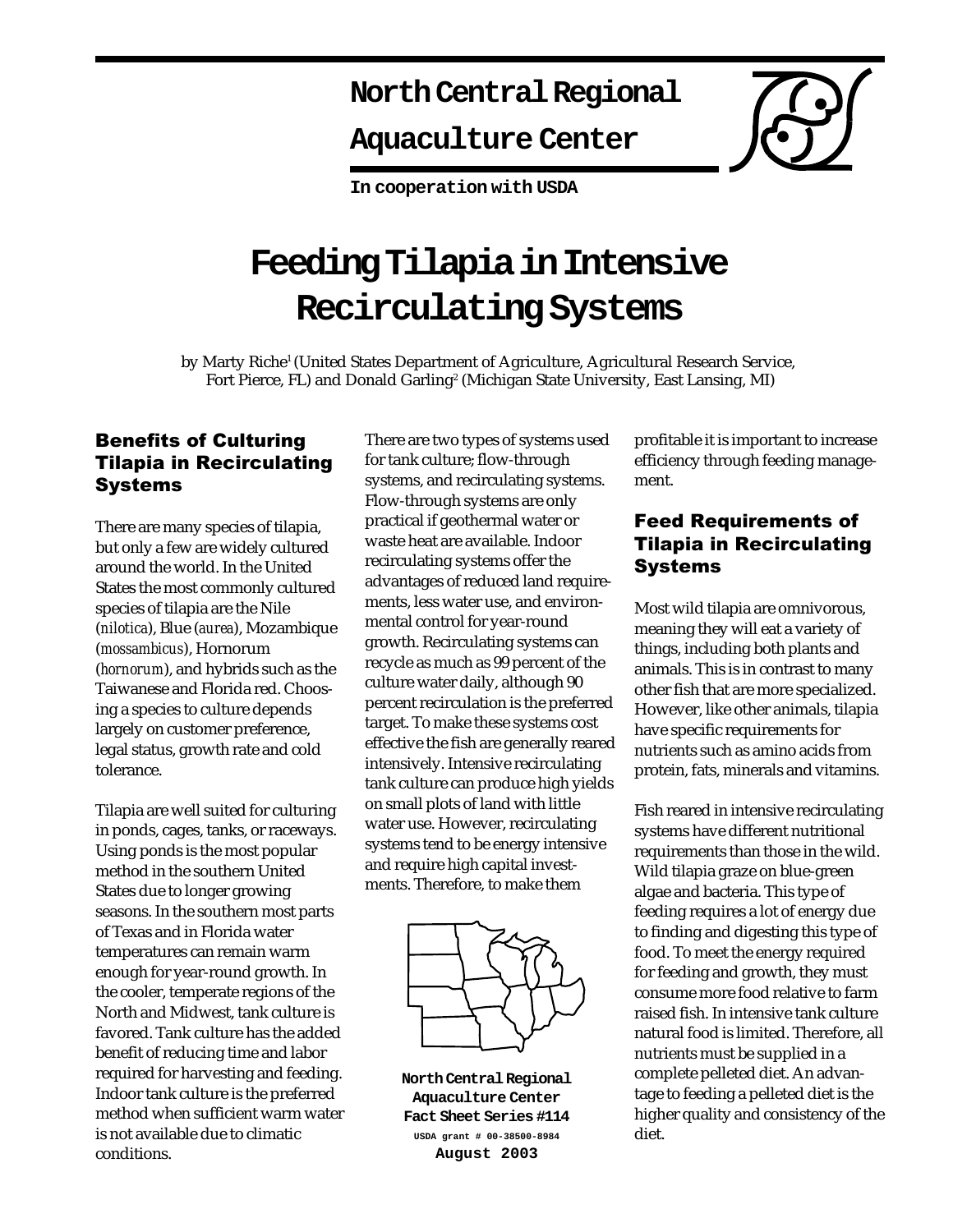| feeding tilapia from hatching to market size. |                           |
|-----------------------------------------------|---------------------------|
| Size of fish (grams)                          | <b>Standard Feed Size</b> |
| $0 - 3$                                       | # 00, or # 0              |
| $3 - 10$                                      | #1                        |
| $10 - 25$                                     | #2                        |
| $25 - 40$                                     | #3                        |
| $40 - 100$                                    | $\frac{3}{32}$ "          |
| larger than 100                               | $\frac{1}{8}$ "           |

**Table 1. Suggested standard pellet sizes used for**

Requirements for each nutrient are dependent on a number of factors. Some of these factors are biological such as the size, age, condition, and reproductive state of the fish. Environmental factors such as temperature, dissolved oxygen, water quality, and photoperiod also affect requirements. Feeding management including the amount, and frequency of feeding, are also factors. Finally, the diet itself, including the amount and quality of protein, energy, and the method of processing will affect the requirements.

## How to Feed Tilapia in Recirculating Systems

The optimum feeding method depends on the physiology of the species, and economics of the production unit. Historically culturists have emphasized maximizing intake in the hopes of maximizing growth. Evidence suggests this may not be the most effective for fish production. Maximizing intake can lead to uneaten feed, lower feed efficiency, and

result in more expensive production. Uneaten feed also reduces water quality, fish health, and performance. This is especially true in recirculating systems that use low water exchange.

#### Types and size of feeds

Newly hatched fry are given a complete diet of powdered feed. The feed should be high in protein (about 50 percent) and energy to meet the demands of the fast growing fry. Feed size is gradually increased in relation to growth. A good rule to follow is, "small fish, small feed; large fish, large feed". However, tilapia prefer smaller size feed than other commonly cultured species, such as salmon, trout or catfish.

The size should be increased through various sizes of crumbles for fingerlings 5 to 40 grams (Table 1). Fish larger than 40 grams should be fed pellets. The most common pellet sizes for tilapia are ¾2 inch–¼ inch. Floating pellets are the preferred type because they allow

**Table 2. Example of daily feeding allowances for different sizes of tilapias at 28**° **C (82**° **F). Source: National Research Council. 1993. Nutrient Requirements of Fish. National Academy Press, Washington, D.C.**

| Amount of daily feed (% of fish weight) |
|-----------------------------------------|
| $30 - 10$                               |
| $10 - 6$                                |
| $6 - 4$                                 |
| $4 - 3$                                 |
| $3 - 1.5$                               |
|                                         |

culturists to observe feeding responses. Additionally, the processing method used in making floating pellets increases the amount of energy available to tilapia.

Recommended protein levels for tilapia diets range from 32 to 36 percent in fingerling feed, and 28 to 32 percent in feed for fish larger than 40 grams. The amount of energy provided from fat is generally restricted to 4 to 8 percent of the diet. The higher fat content is fed to small fish and is gradually decreased with increasing size.

Feed selection and storage is important when feeding fish in an intensive recirculating system. A high quality feed with few fine dust-like particles should be used to reduce waste production and minimize the load on the biofiltration and oxygen systems. Feed should be kept in a dry, cool place to ensure maximum quality and avoid mold formation.

#### Feed rates

Feeding rates will vary with fish size and water temperature. The appropriate amount is measured as a percent of the average body weight. As the fish weight increases, the percent body weight fed decreases (Table 2). The daily feed ration must be adjusted to compensate for growth.

Fry grow rapidly and will gain close to 50 percent in body weight every 3 days. The feed rations should be adjusted accordingly. Daily feed rations should be adjusted weekly between the range of 5–30 grams, and once every two weeks beyond 30 grams.

Because of their rapid growth, high energy requirements, and small stomachs, fry require frequent feeding. Fry should be fed as many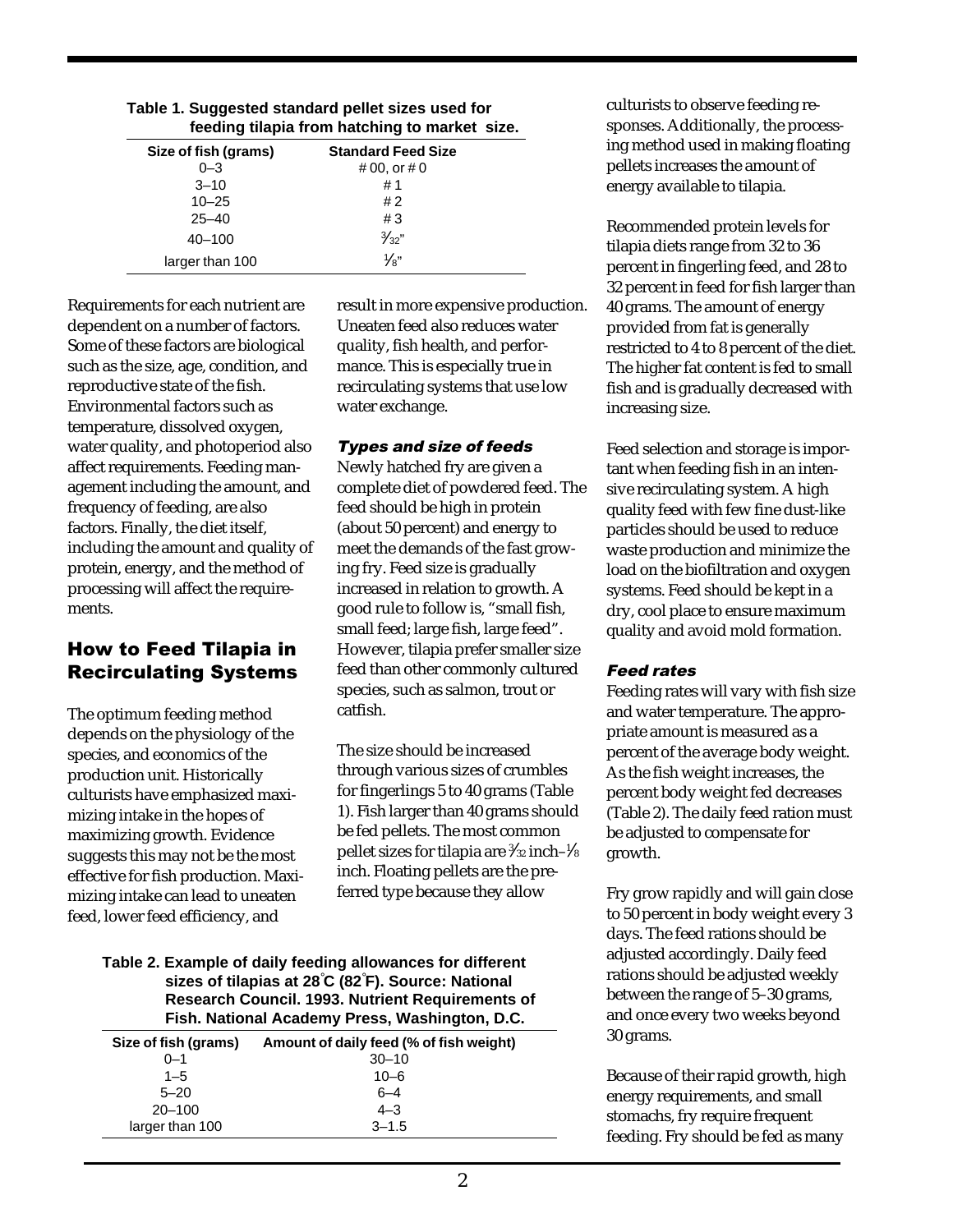

as 8-10 times a day. Because frequent feedings can be labor intensive, an

Stomach

alternative is to feed fry continuously throughout the day with automatic feeders. Automatic feeders should be checked frequently and adjusted if necessary to avoid over feeding which can foul water quality.

Fingerlings also grow fast and should be fed at least four times a day. Fish should be fed less when water temperature decreases.

#### Feeding Frequency

 The interval between feedings may be more important than the total number of feedings. Feeding strategies for tilapia have traditionally been to feed a little bit of feed at frequent intervals. This strategy comes from early work on wild tilapia that eat algae. However, the higher quality and consistency of pelleted diets eliminate the need for many frequent feedings.

The optimal interval between feedings will depend on the return of appetite. Fish eat available food depending on stomach fullness, and at intervals determined by the time it takes to empty the stomach. The speed the stomach empties depends on temperature, fish weight, meal size, feed composition, and feeding frequency.

# **Intestine**

**Figure 1. Stomach and intestine of tilapia. White arrows show path of feed when fish are fed before the stomach empties. Grey arrows show path of feed when fish are fed at proper intervals.**

In some fish species, the first food entering the stomach is the first food to leave. However, food eaten by tilapia can move past the stomach and enter directly into the intestine (Figure 1). Fish fed at 2–3 hour intervals eat more feed than their stomachs can hold (Figure 2). The extra feed eaten passes over the stomach and is considered wasted. The result is an increased cost of production and lower profits. Fish fed at 4–5 hour intervals eat nearly the same amount of feed needed to refill their stomachs. This suggests the optimal interval between

feedings is 4–5 hours, depending on the energy and composition of the diet.

Increased feeding frequencies decrease aggressive behavior in some fish species. This results in faster growth and less size variation. However, there is a limit to the frequency that will result in benefits. There are many fish species that are less efficient when fed at short intervals. Evidence suggests

tilapia fed too frequently utilize feed less efficiently.

#### Water quality concerns

Fish are sensitive to water quality. Feeding should be reduced or stopped if water quality falls below certain levels. Shortly after feeding, dissolved oxygen levels decline rapidly. Dissolved oxygen levels should be maintained above 5.0 ppm for best growth. At dissolved oxygen levels between 3.0–5.0 ppm feeding should be reduced, and feeding should be stopped at dissolved oxygen levels below 3.0 ppm.